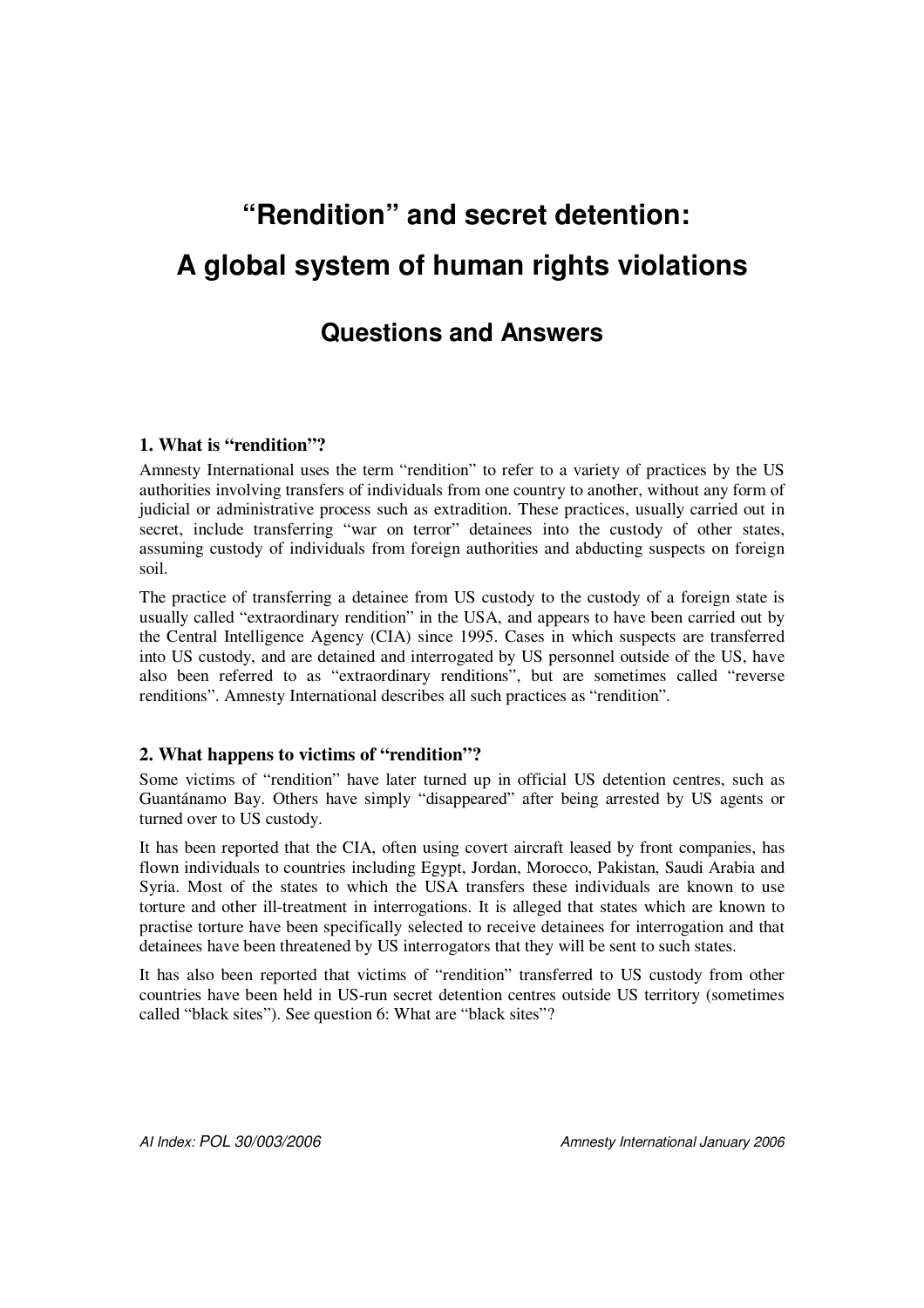#### **3. Has the USA admitted that it uses "rendition"?**

The US administration has acknowledged it uses "rendition", maintaining that the practice is aimed at transferring "war on terror" detainees from the country where they were captured to their home country or to other countries where they can be questioned, held or brought to justice. It has contended that these transfers are carried out in accordance with US law and treaty obligations, including those under the Convention against Torture and Other Cruel, Inhuman or Degrading Treatment or Punishment. It denies transferring detainees from one country to another for the purpose of allowing interrogations involving torture.

#### **4. Does Amnesty International accept US claims that "rendition" is legal?**

Amnesty International believes that these practices are illegal because they bypass any judicial or administrative process such as extradition. Under international law, it is illegal to transfer people from one country to another without any kind of judicial or administrative process.

Moreover, most victims of "rendition" were arrested and detained illegally in the first place: some were abducted; others were refused access to any legal process. Many victims of "rendition" have been or continue to be held in prolonged arbitrary detention and they have been or continue to be subjected to enforced disappearance. All of the victims of "rendition" Amnesty International has interviewed have also said they were subjected to torture and other ill-treatment.

"Rendition" usually involves multiple human rights violations, including abduction, arbitrary arrest and detention and unlawful transfer without due process of law. It also violates a number of other human rights safeguards: for example, victims of "rendition" have no possibility of challenging their detention, or the arbitrary decision to transfer them to another country.

"Rendition" is a key element in the global system of secret transfers and arbitrary detention. This system is designed to detain people, often for obtaining intelligence from them, free from any legal restriction or judicial oversight. Most of those held in secret detention centres (socalled "black sites") have been subject to "rendition". See question 6: What are "black sites"?

#### **5. According to Amnesty International estimates, how many people have been victims of "rendition"?**

Based on the available evidence, the number is likely to be in the hundreds. However, given the secrecy surrounding the transfer and detention of victims of "rendition", who are kept beyond the reach of the law, the scale and scope of the practice is extremely difficult to estimate.

The USA has acknowledged the capture of about 30 "high value" detainees – thought to be high-ranking members of al-Qa'ida – whose whereabouts remain unknown. Most of them have been subjected to one or more "renditions". The *Washington Post* newspaper recently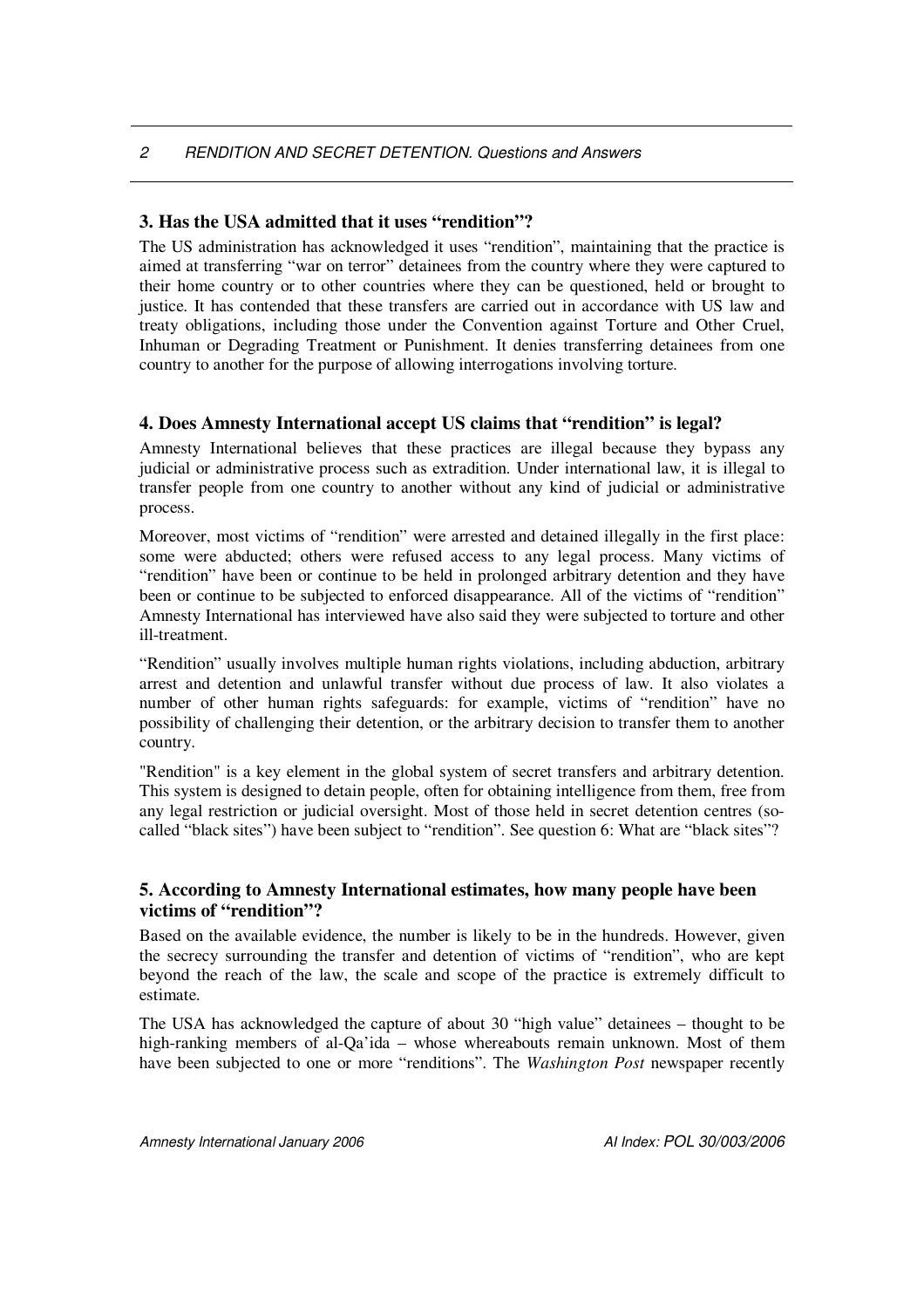reported that the CIA is investigating some three dozen additional cases of "erroneous" "rendition", in which people were detained based on flawed evidence or confusion over names. The New York Bar Association estimated in 2005 that about 150 people had been subjected to "rendition" to other countries since 2001. This estimate is likely to be conservative, as the Egyptian prime minister noted in 2005 that the US has transferred some 60-70 detainees to Egypt alone, and a former CIA agent with experience in the region believes that "hundreds" of detainees may have been sent by the US to prisons in Middle Eastern countries.

About 25 "rendition" cases have become public, and Amnesty International has documented several other cases of "rendition" and "disappearance". See question 11: Does Amnesty International have any specific evidence from individuals? See also: *USA: Human dignity denied: Torture and accountability in the 'war on terror'* (AI Index: AMR 51/145/2004) **[http://web.amnesty.org/library/Index/ENGAMR511452004].**

#### **6. What are "black sites"?**

The CIA reportedly runs a system of covert prisons, referred to in classified documents as "black sites", which have operated at various times in some eight countries. According to reports, these facilities tend to be used in rotation, with detainees transferred from site to site together, rather than being scattered in different locations. Although the existence of secret CIA detention facilities has been acknowledged since early 2002, the term "black sites" was first revealed by the *Washington Post* in November 2005.

#### **7. Where are these "black sites"?**

Amnesty International has received persistent reports that the USA operates, or has operated, secret detention centres in Afghanistan, Guantánamo Bay in Cuba, Iraq, Jordan, Pakistan, Thailand, Uzbekistan, and other unknown locations in Europe and elsewhere, including on the British Indian Ocean territory of Diego Garcia. The US State Department, the Federal Bureau of Investigation (FBI) and the CIA have all declined to comment on these reports. The UK government has denied allegations of such detention centres on Diego Garcia.

#### **8. What are conditions like in these "black sites"?**

Amnesty International published extensive interviews with three Yemeni men who had "disappeared" in US custody and who had been held in secret detention sites for some 18 months. According to their testimony, the men were moved several times, but were always held in complete isolation, always in cells with blank walls, no floor coverings, no windows, no natural light. They spoke to no one but their interrogators and no one spoke to them. In their cells there was a constant low-level hum of "white noise" (indistinct non-musical sounds), sometimes replaced by loud western music. With artificial light kept on 24 hours a day, morning, noon and night were suggested only by the kinds of meals served, or because detainees were told it was time to pray. For over a year the men did not know what part of the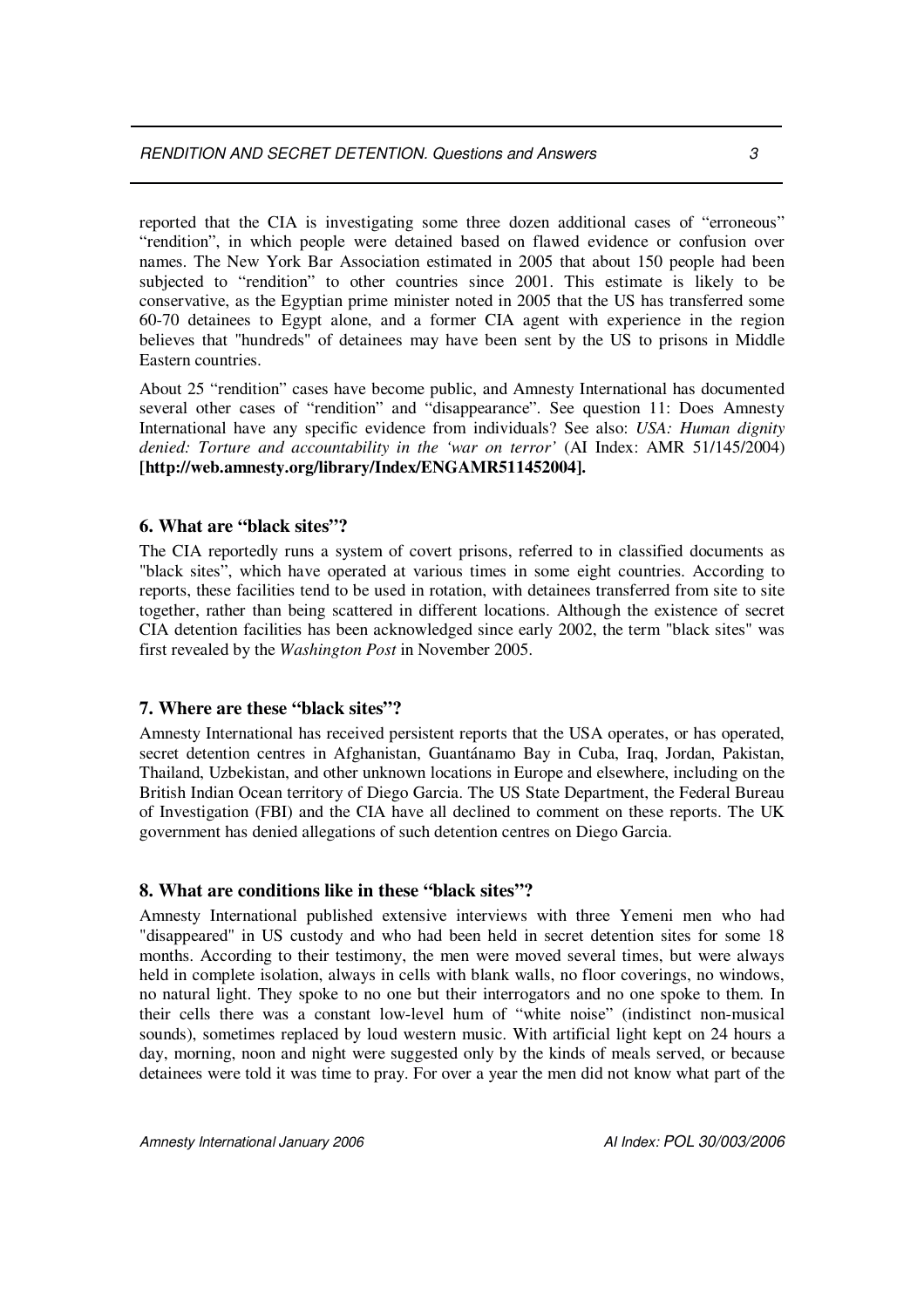world they were in, whether it was night or day, hot or cold, raining or sunny. For the first six to eight months, they spent nearly every waking hour staring at the four blank walls of their cells, leaving only to go to interrogation. None of the men ever saw each other, or any other detainee, but one of the men calculated that some 20 people were being taken to the shower room in his section each week, although he does not know how many sections the facility contained.

The information available on those known to be held in such sites indicates that many of them have been victims of "rendition".

See: *USA/Jordan/Yemen - Torture and secret detention: Testimony of the 'disappeared' in the 'war on terror'* (AI Index: AMR 51/108/2005)

**[http://web.amnesty.org/library/index/engamr511082005]** and *United States of America/Yemen: Secret detention in CIA 'black sites'* (AI Index: AMR 51/177/2005) **[http://web.amnesty.org/library/index/engamr511772005]**

#### **9. Is secret detention illegal?**

The US and other governments refuse to acknowledge the detention of many victims of "rendition" or keep their fate and whereabouts secret, even from their families and lawyers.

When people are held in secret detention and the authorities refuse to disclose their fate or whereabouts, they have "disappeared". This practice, known as enforced disappearance, is expressly prohibited under international law (see the 1992 UN Declaration on the Protection of All Persons from Enforced Disappearance, and the draft International Convention for the Protection of All Persons from Enforced Disappearance). International law requires that any person deprived of their liberty be held in an officially recognized place of detention.

Enforced disappearance violates the rules of international law which provide for, among others, the right to recognition as a person before the law, the right to liberty and security of the person and the right not to be subjected to torture or other ill-treatment. It also violates - or constitutes a grave threat to - the right to life. In certain circumstances, enforced disappearance can also be a crime against humanity. See: *'Disappearances' in the 'war on terror'* (AI Index: ACT 40/013/2005)

#### **[http://web.amnesty.org/library/index/engamr511772005]**

"Disappeared" detainees are outside the protection of the law, cut off from the outside world and completely in the power of their captors. They have no access to lawyers, families or doctors. They are often kept in prolonged arbitrary detention without charge or trial. They are unable to challenge their arrest or detention, whose lawfulness is not assessed by any judge or similar authority. Their treatment and conditions are not monitored by any independent body, national or international. The secrecy of their detention allows the concealment of any further human rights violations they suffer, including torture or ill-treatment, and allows governments to evade accountability.

International human rights bodies have held that secret detention and enforced disappearances themselves constitute ill-treatment or torture, in view of the considerable suffering of persons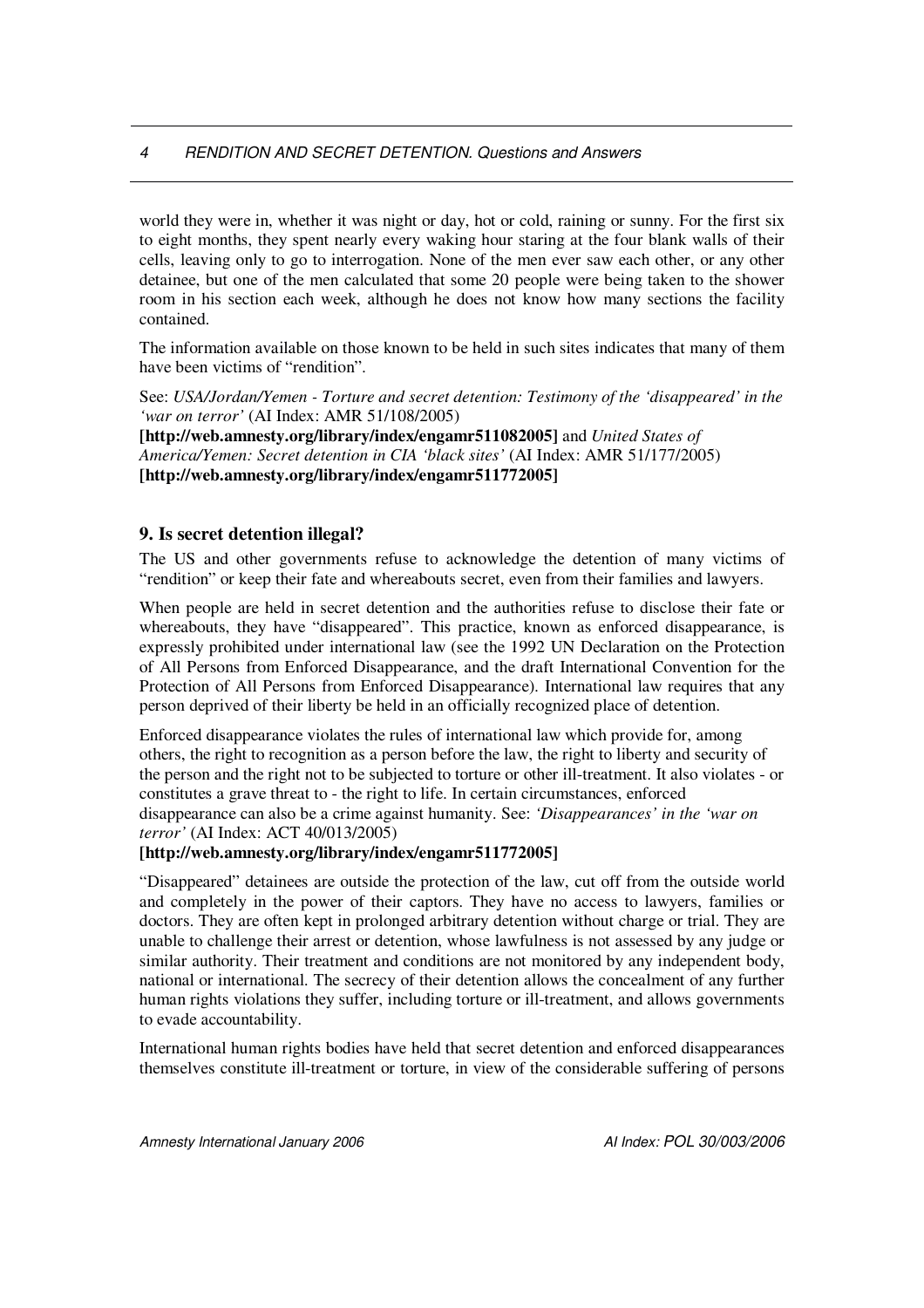detained without contact with their families or anyone else from the outside world, and without knowing when or even if they will ever be freed or allowed to see their families again.

The same is true for the suffering caused to family members of "disappeared" persons. In a number of cases, international human rights bodies have held that the authorities' denial of their right to know what has happened to their relatives has violated the prohibition of torture and ill-treatment.

#### **10. The US government has denied that "rendition" is used to facilitate torture: what is Amnesty International's evidence to contradict this?**

Amnesty International has obtained information from interviews it has conducted with victims of "rendition" and from various other sources, including statements that victims have made to their lawyers and families, their own written testimonies and statements made by released former detainees.

Many of these accounts allege that detainees have been subjected to torture and other illtreatment, both physical and psychological. (See question 11: Does Amnesty International have any specific evidence from individuals?) Moreover, the detention regime and practices in US-run places of detention are aimed at inducing maximum disorientation, dependence and stress in the detainees. Hooding, cuffing and shackling, isolation and "white noise" impair an individual's sight, hearing and sense of smell, lead to disorientation and an increased sense of vulnerability, and cause mental and physical suffering. Prolonged isolation has been shown to cause depression, paranoia, aggression, hallucinations and suicide. Former "war on terror" detainees consistently underline the mental suffering caused by prolonged isolation and uncertainty about their fate, and many have said it was worse than the physical abuse they suffered.

#### **11. Does Amnesty International have any specific evidence from individuals?**

Victims of "rendition" have given Amnesty International the following testimonies.

**Muhammad Abdullah Salah al-Assad**, a Yemeni national, was arrested in December 2003 at his home in Tanzania by Tanzanian officers. He was taken to a waiting airplane and turned over to US custody. After about two weeks in an unknown detention facility, he was flown to a second detention facility, where he stayed for about two weeks, and was then taken by car to a third place, where he stayed about three months. His last secret transfer probably took place in April 2004. He was held in isolation in the last facility until May 2005, when he was returned to Yemen on the same plane that took Salah Nasser Salim 'Ali and Muhammad Faraj Ahmed Bashmilah. In January 2006 he was still detained in Yemen.

**Salah Nasser Salim 'Ali,** a Yemeni national, was arrested in August 2003 in Indonesia, where he was living. Indonesian officials told him he was being deported to Yemen, via Jordan, but when he landed in Jordan he was arrested and taken into custody. He says he was beaten by Jordanian officials, including by being subjected to the torture technique known as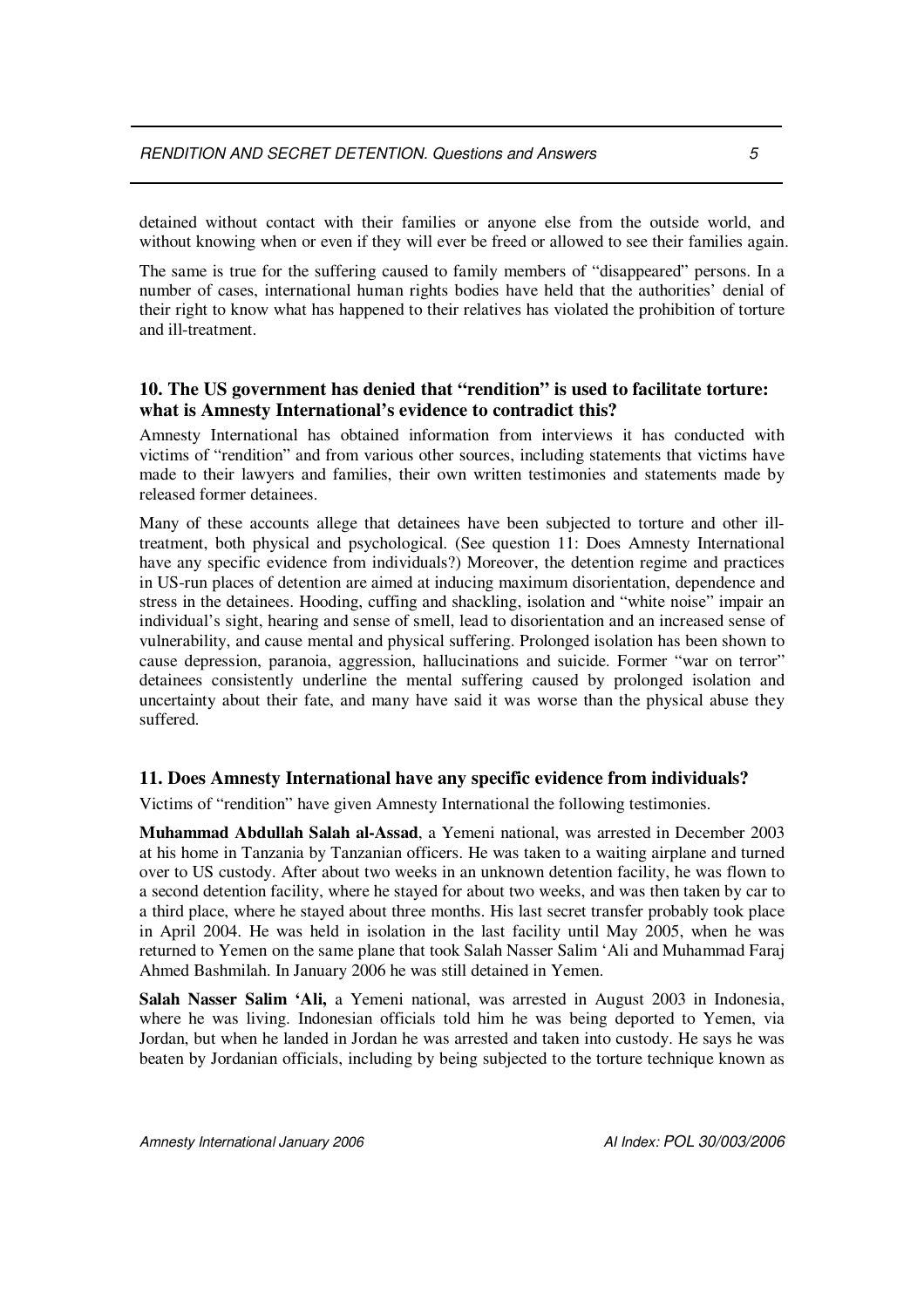*falaqa* (beatings with sticks on the soles of the feet). **Muhammad Faraj Ahmed Bashmilah,** another Yemeni national living in Indonesia, was arrested in Jordan in October 2003 and says he was tortured during his four days of detention in Jordan. Both men were then taken onto a small plane and transferred to a secret location, where they stayed for the next six months, interrogated by US officials. They were then transferred to a second secret place of detention, run by US officials, where they were kept in cells for over a year in solitary confinement. They were transferred back to Yemen in May 2005, where they were still detained in January 2006.

**Maher Arar**, a dual Syrian/Canadian national, went to Canada in 1987 from Syria, where he was born, and became a Canadian citizen in 1991. In September 2002 he was changing planes in New York on his way home from a family holiday in Tunisia. He was taken into custody by the US Immigration and Naturalization Service (INS) and was then held in incommunicado detention in New York for 13 days before being told he would be deported to Syria. He was taken, in chains, to a small private jet, which flew him to Jordan, where he was interrogated and beaten before being taken overland to Syria. In Syria, he says he was severely beaten with electrical cable during six days of interrogation, and threatened with electric shocks. He says he was held alone in a tiny, basement cell without light, which he called "the grave", for more than 10 months. He was finally released without charge one year later, in October 2003. In February 2004, the Canadian authorities established a Commission of Inquiry into the Actions of Canadian Officials in Relation to Maher Arar. Professor Stephen Toope was appointed "fact finder" by the Commission. In his October 2005 report, Professor Toope noted: "...as the beatings became less intense, it was the daily horror of living in the tiny, dark and damp cell all alone and with no reading material (except later, the Koran) that came to be the most disturbing aspect of the detention. Whereas at first the cell was a refuge from the infliction of physical pain, later it became a 'torture' in its own right. ... He remained in this cell for ten months and ten days, and saw almost no sunlight except for when he was transferred for consular visits… Mr. Arar describes the cell as 'a grave' and as a 'slow death'."

See: *USA: Deporting for torture?* (AI Index: AMR 51/139/2003) **[http://web.amnesty.org/library/index/engamr511392003];** *USA/Yemen/Jordan: Secret detention and torture. Case sheet 1: Muhammad Faraj Ahmed Bashmilah* (AI Index: AMR 51/125/2005) **[http://web.amnesty.org/pages/stoptorture-yemencase1-eng];** *USA/Yemen/Jordan: Secret detention and torture. Case sheet 2: Salah Nasser Salim 'Ali* (AI Index: AMR 51/126/2005) **[http://web.amnesty.org/pages/stoptorture-yemencase2-eng];** *USA/Yemen: "Disappearance", secret detention and arbitrary detention. Case sheet: Muhammad Abdullah Salah al-Assad* (AI Index: AMR 51/176/2005) **[http://web.amnesty.org/pages/stoptorture-yemencase1-eng].**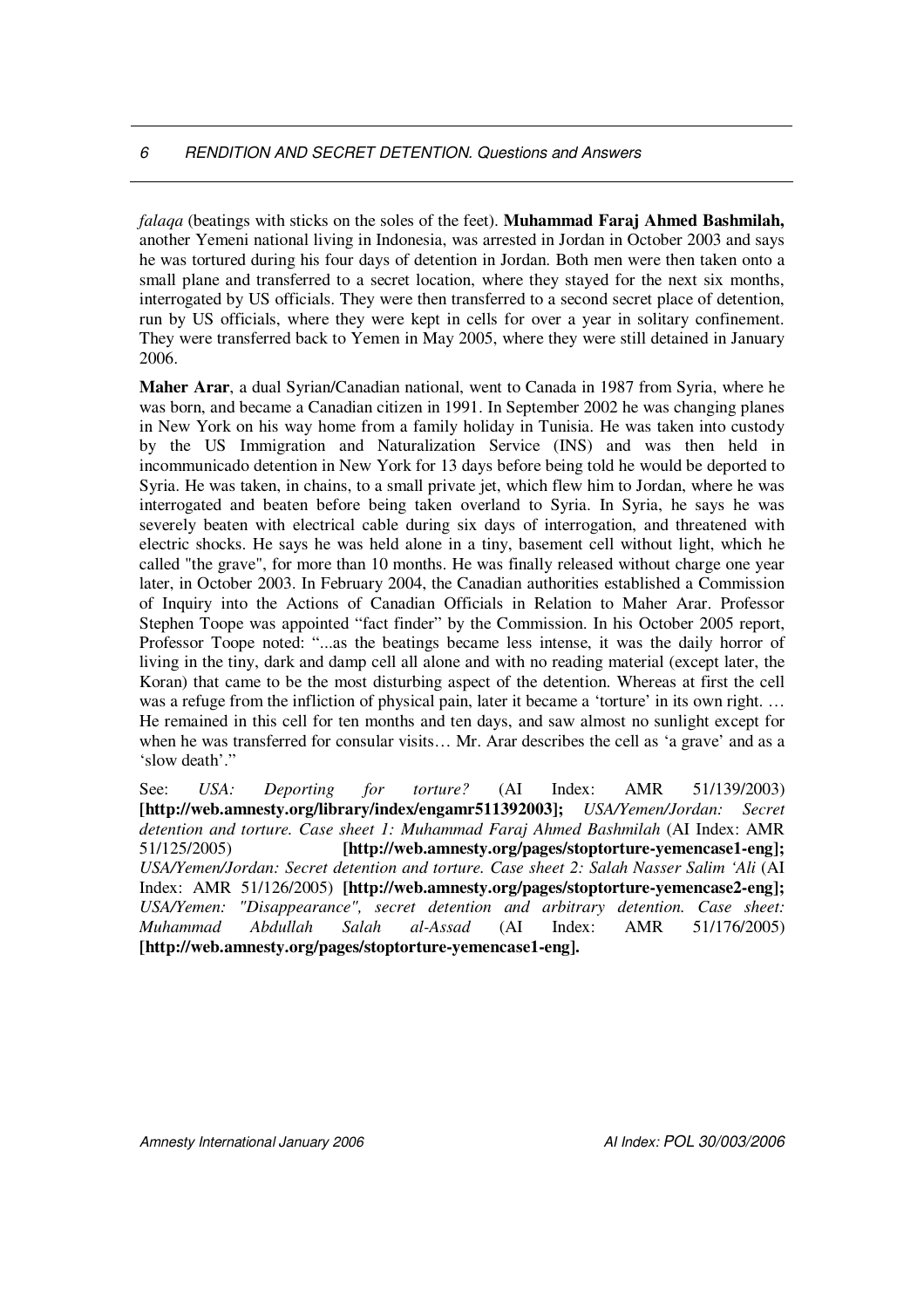# **12. The US government says that "rendition" is a legitimate and necessary tool for the changed circumstances brought on by the "war on terror". Surely the new threat from global terrorism justifies new measures.**

Existing international law provides states with an adequate and sophisticated framework to respond to very serious threats. The threat of international terrorism does indeed require law enforcement agencies to develop special skills and techniques in policing, investigation and intelligence, including international cooperation. However, this cannot justify the use of secret detention, enforced disappearance, torture or ill-treatment or other human rights violations. When adopting counter-terrorism measures, governments must respect their international law obligations.

In particular, the prohibition of torture and ill-treatment is absolute under international law. It is binding on all states irrespective of whether they are party to relevant international treaties. It applies in all circumstances, with no exceptions of any kind, and cannot be suspended even in times of war or public emergency.

States are also under the absolute and unconditional obligation not to transfer any person to a country where they risk torture or other ill-treatment (the principle of *non-refoulement*). This obligation applies to all states, irrespective of whether they have signed up to the relevant treaties, and to all forms of involuntary transfer. It permits no exceptions arising from circumstances or from individual factors such as offences allegedly committed or danger posed by the individual concerned.

See *Cruel. Inhuman. Degrades us all. Stop torture and ill-treatment in the 'war on terror'* (AI Index: ACT 40/010/2005). **[http://web.amnesty.org/library/index/engact400102005]**

#### **13. The US government said it seeks assurances from receiving countries that detainees will not be tortured after "rendition". Doesn't this make "rendition" acceptable?**

The practice of "rendition" is illegal under international law. (See question 4: Does Amnesty International accept US claims that "rendition" is legal?) Humane treatment after transfer does not make it acceptable, still less reliance on assurances of such treatment.

The USA says it seeks assurances about the treatment of detainees after "rendition" arguing that these assurances would remove the risk of torture or ill-treatment. However, reliance on such "diplomatic assurances" is in itself unacceptable. Under international law, states are under the absolute and unconditional obligation not to transfer any person to a country where they risk torture or other ill-treatment (the principle of *non-refoulement*). This obligation applies to all states and allows no exceptions. See *Cruel. Inhuman. Degrades us all. Stop torture and ill-treatment in the 'war on terror'* (AI Index: ACT 40/010/2005). **[http://web.amnesty.org/library/index/engact400102005]**

If there is no risk of torture or ill-treatment in a particular case, diplomatic assurances are unnecessary. If there is a risk of torture or ill-treatment, such assurances are inherently

*Amnesty International January 2006 AI Index: POL 30/003/2006*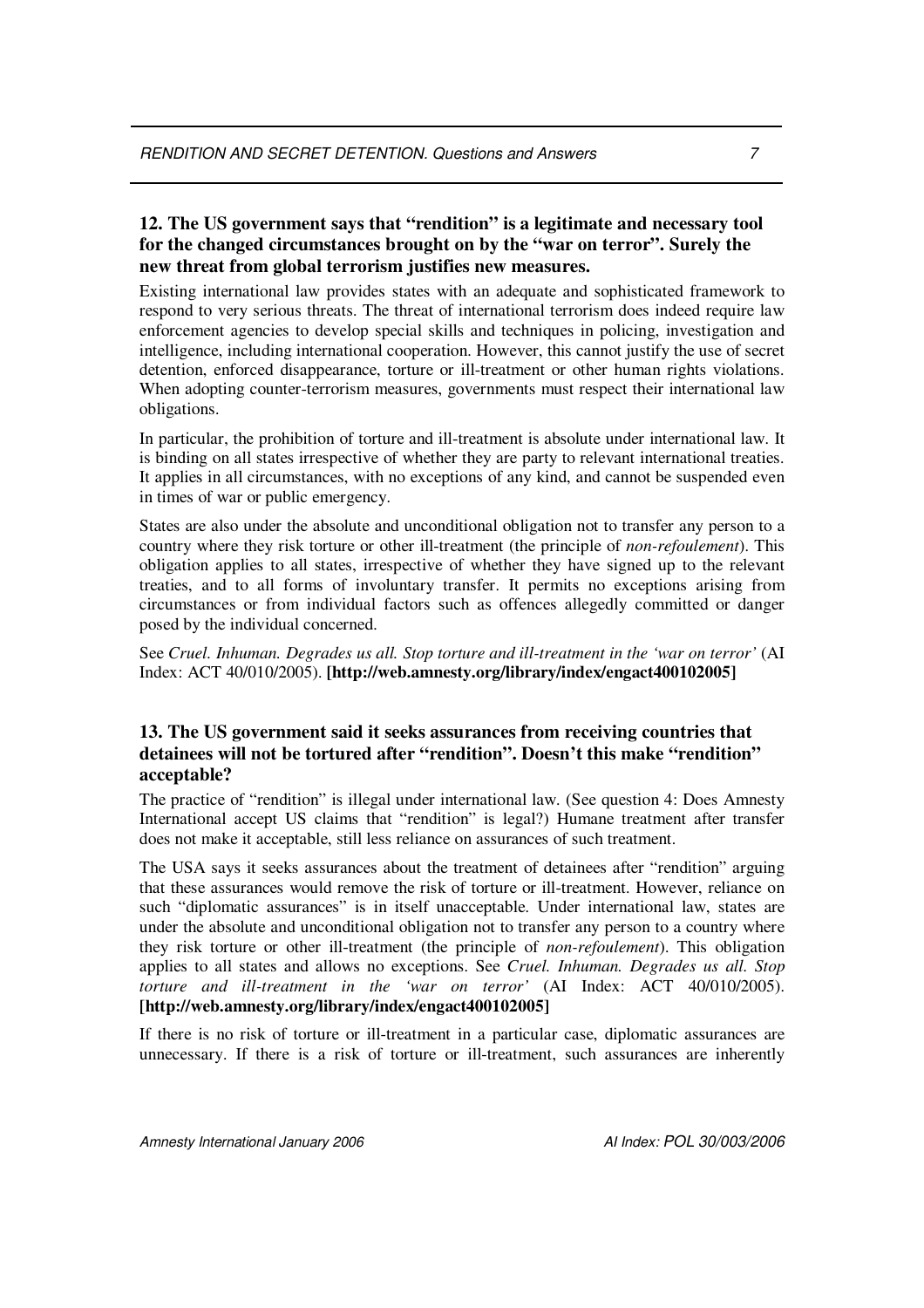unreliable. See: *'Diplomatic assurances' – No protection against torture or ill-treatment* (AI Index: ACT 40/021/2005) **[http://web.amnesty.org/library/index/engact400212005]**

Diplomatic assurances cannot relieve the USA of its obligations under the principle of *nonrefoulement*, and are no substitute for the receiving state's obligation to establish and implement properly functioning, systematic and comprehensive safeguards against torture and ill-treatment.

# **14. Many states have denied having any involvement in the practice of "rendition". What is your evidence to contradict this?**

The body of publicly available information on known cases of "rendition" is large enough to justify serious concern. In addition, Amnesty International has seen unpublished flight records showing that aircraft known to have been used by the CIA for "rendition" have made thousands of flights in or out of European airports and airspace since October 2001. At least eight of these flights have been linked to known cases of "rendition", and the timing and flight plans of a number of others are suggestive of involvement in the practice. This information confirms other persistent and reliable reports in the media and by nongovernmental organizations (NGOs) that CIA-chartered flights are used for "rendition".

#### **15. Apart from Amnesty International, the media and other NGOs, who else has contradicted these denials?**

Evidence that European states have been implicated in "rendition" has come from many sources, none better placed than the current and former US Secretaries of State. In December 2005 former Secretary of State Colin Powell suggested that the outrage expressed by some European leaders has been, at best, hypocritical. Speaking to the BBC, Colin Powell said: "Well, most of our European friends cannot be shocked that this kind of thing takes place...The fact is that we have, over the years, had procedures in place that would deal with people who are responsible for terrorist activities, or suspected of terrorist activities, and so the thing that is called rendition is not something that is new or unknown to my European friends" [Interview with David Frost, BBC World TV channel, 18 December 2005].

Two weeks earlier, embarking on a visit to some European capitals, current Secretary of State Condoleezza Rice had said that "extraordinary rendition" was used when a state could not detain or prosecute a suspect, and traditional extradition was not an option. In such cases, she said, the state could choose to cooperate in a "rendition", adding that "the United States has fully respected the sovereignty of other countries that cooperate in these matters". She further noted that: "Some governments choose to cooperate with the United States in intelligence, law enforcement, or military matters. That cooperation is a two-way street. We share intelligence that has helped protect European countries from attack, helping save European lives" [Remarks upon her departure for Europe, U.S. Department of State website, 5 December 2005]. Her remarks have been taken to mean that European states approved, or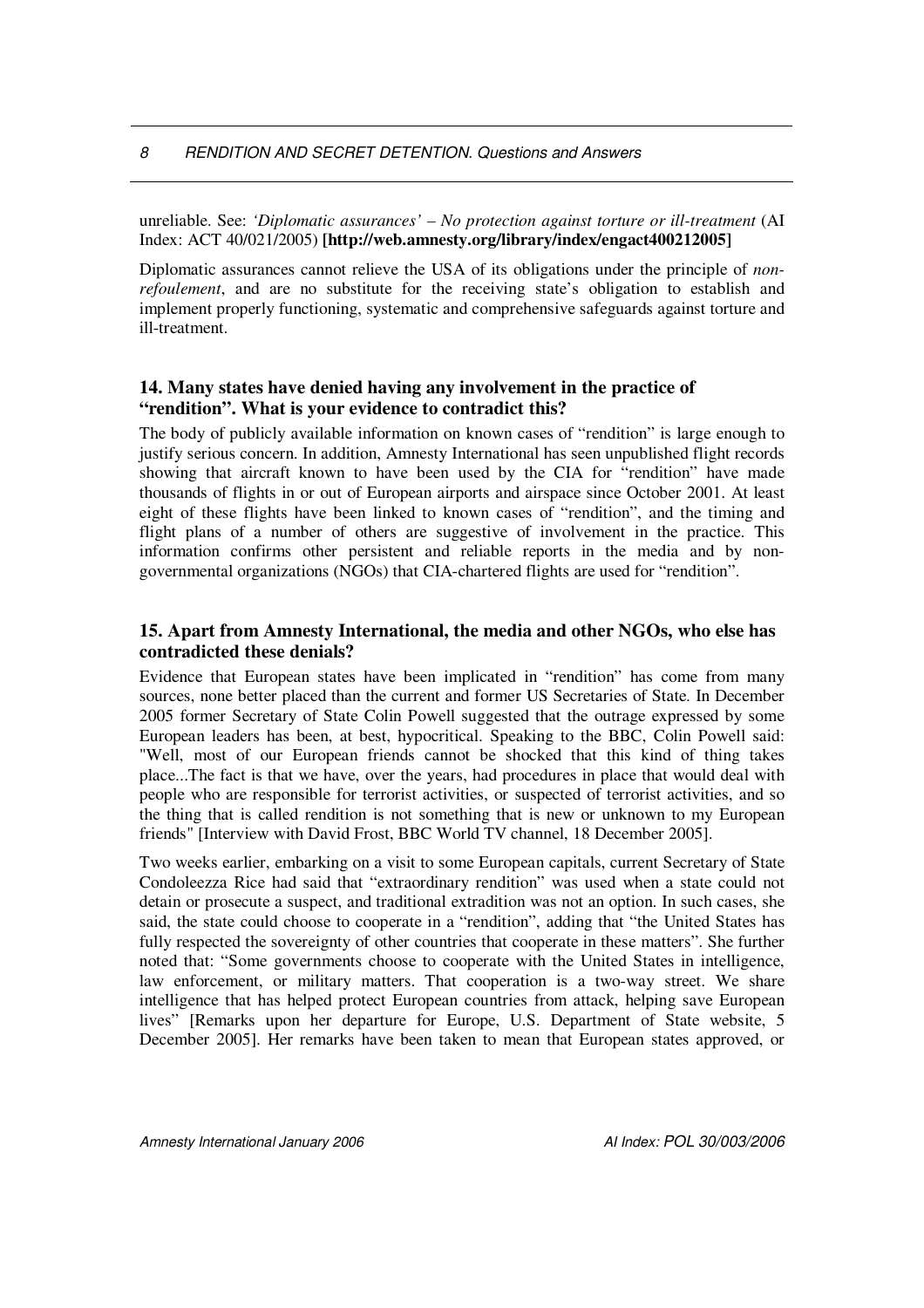were at least aware, of the use of their airspace and airports by planes carrying out "rendition" missions.

# **16. Why would states be responsible for what happens in "rendition" aircraft passing through their territory? Why would states be responsible for secret detention facilities run by the USA on their territory?**

The cases documented by Amnesty International indicate that US agencies are placing considerable reliance on the security and intelligence services of the countries where victims of "rendition" are arrested. Some countries have allowed their territory to be used to facilitate flights by CIA-chartered aircraft known to have secretly transported detainees to countries where they risk enforced disappearance, torture or other ill-treatment. Other countries have received victims of "rendition" in their facilities, where they have "disappeared", been tortured and ill-treated. In other cases, states have reportedly allowed the US to run secret detention facilities within their territory.

A state which aids or assists another state in the commission of a violation of international law is internationally responsible if it does so with knowledge of the circumstances of the violation. In other words, states that knowingly facilitate torture or other ill-treatment, enforced disappearances and secret detention are complicit in these violations.

Some governments, including European governments, have maintained that they had no knowledge of the practice of "rendition". However, the international system of "rendition", secret detention, enforced disappearance, torture and ill-treatment put in place by the US government since 2001 has been so widely reported by the media and NGOs that by now it is hardly conceivable that a state would not have noticed such a gross and systematic violation of international law.

The Secretary General of the Council of Europe, Terry Davis, has said that European governments have a positive obligation to investigate allegations that rights protected by the European Convention on Human Rights have been breached. "Not knowing is not good enough regardless of whether ignorance is intentional or accidental."

# **17. What is the responsibility of any US or other state official found to have carried out, ordered or authorized either enforced disappearance and/or torture?**

Enforced disappearance and torture are crimes under international law. States should ensure that acts of torture and enforced disappearance are also offences under their national criminal law.

International law requires states to bring to justice those responsible for torture and other illtreatment, as well as enforced disappearance. Governments should ensure that all allegations of enforced disappearance, torture or ill-treatment are promptly, impartially and effectively investigated by a body independent of the alleged perpetrators. If there is sufficient admissible evidence, anyone suspected of having committed, ordered or authorized enforced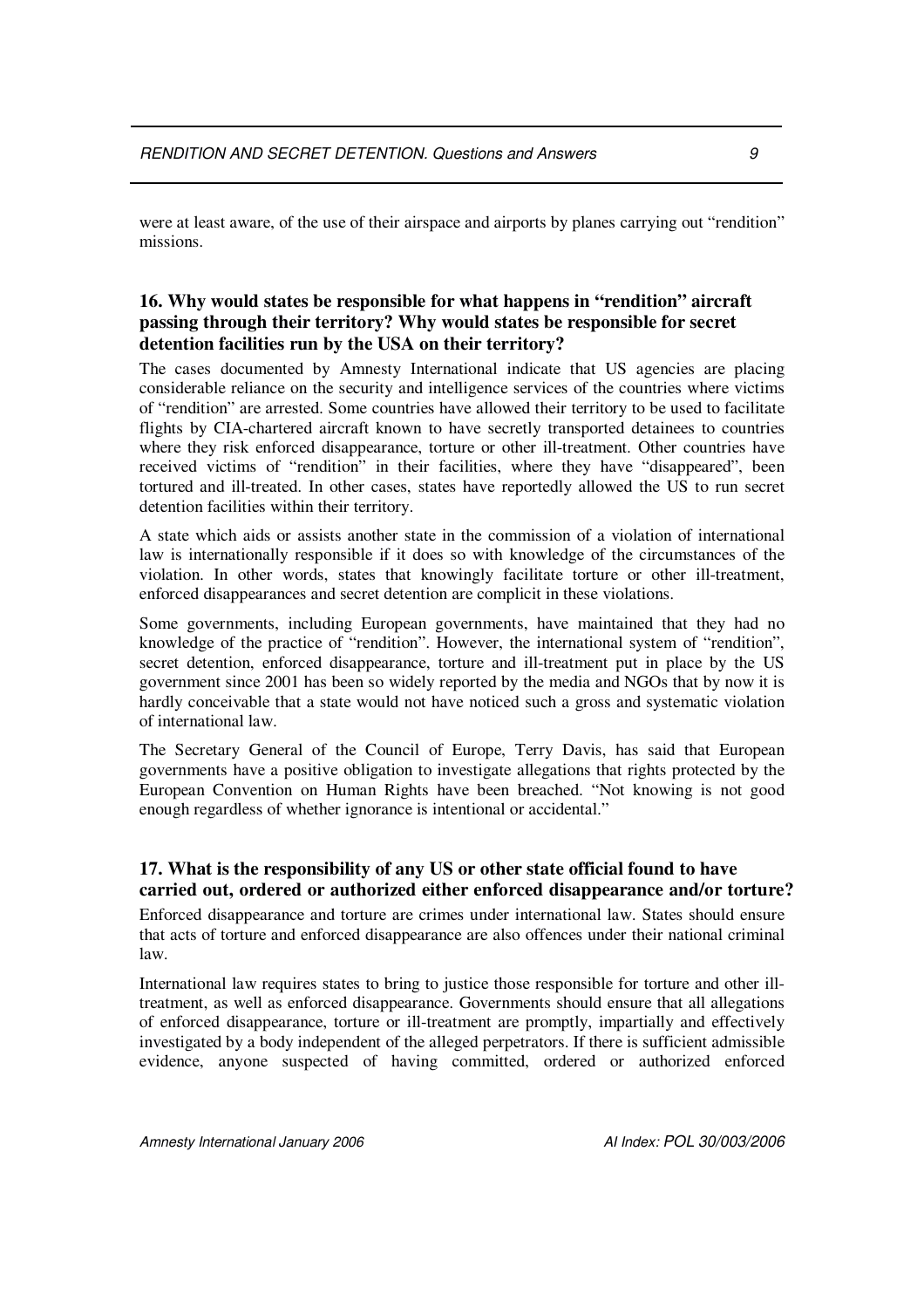disappearance, torture or other ill-treatment should be prosecuted in a fair trial. Those found guilty should be punished under a law providing for sentences commensurate with the gravity of the crime and without recourse to the death penalty.

# **18. Which international and regional bodies are already conducting investigations?**

Concerns about European involvement and the use of European facilities in "rendition" have prompted the Council of Europe to launch inquiries into alleged CIA activities in Europe.

The Committee on Legal Affairs and Human Rights of the Parliamentary Assembly of the Council of Europe (PACE) is looking into the alleged existence of secret detention centres in Council of Europe member states and flights which may have transferred prisoners without any judicial involvement. Dick Marty, Chairperson-Rapporteur of the Committee, said to the press that the information received so far had "reinforced the credibility of allegations concerning the transfer and temporary detention of individuals, without any judicial involvement, in European countries" [Statement to the press, 13 December 2005].

The Secretary General of the Council of Europe, Terry Davis, has invoked the European Convention for the Protection of Human Rights and Fundamental Freedoms to call on all member states of the Council to provide information on how their domestic laws ensure the effective implementation of the Convention, particularly in regard to preventing illegal detention and transfer of detainees. Member states must respond by 21 February 2006.

# **19. Which states are already conducting investigations?**

In addition, a number of European states have launched individual official inquiries into suspected "rendition" activities. Germany, Italy and Sweden have conducted inquiries into the role of government officials in specific "rendition" cases. In Spain, there is an investigation into the use of Spanish airports and airspace by CIA aircraft. In other countries, including Iceland, Ireland, and the Netherlands government officials or activists have called for official inquiries.

The Danish Ministry of Foreign Affairs has apparently prohibited the use of Danish airspace and airports by unauthorized CIA aircraft, while Italy has issued arrest warrants for 22 CIA agents allegedly involved in the February 2003 abduction and transfer to Egypt of the Egyptian cleric Osama Nasr Mostafa Hassan (known as Abu Omer). See: *Torture and secret detention: Testimony of the 'disappeared' in the 'war on terror'. Action sheet 4 – Egyptian authorities* (AI Index: MDE 12/029/2005) **[http://web.amnesty.org/library/Index/ENGMDE120292005]**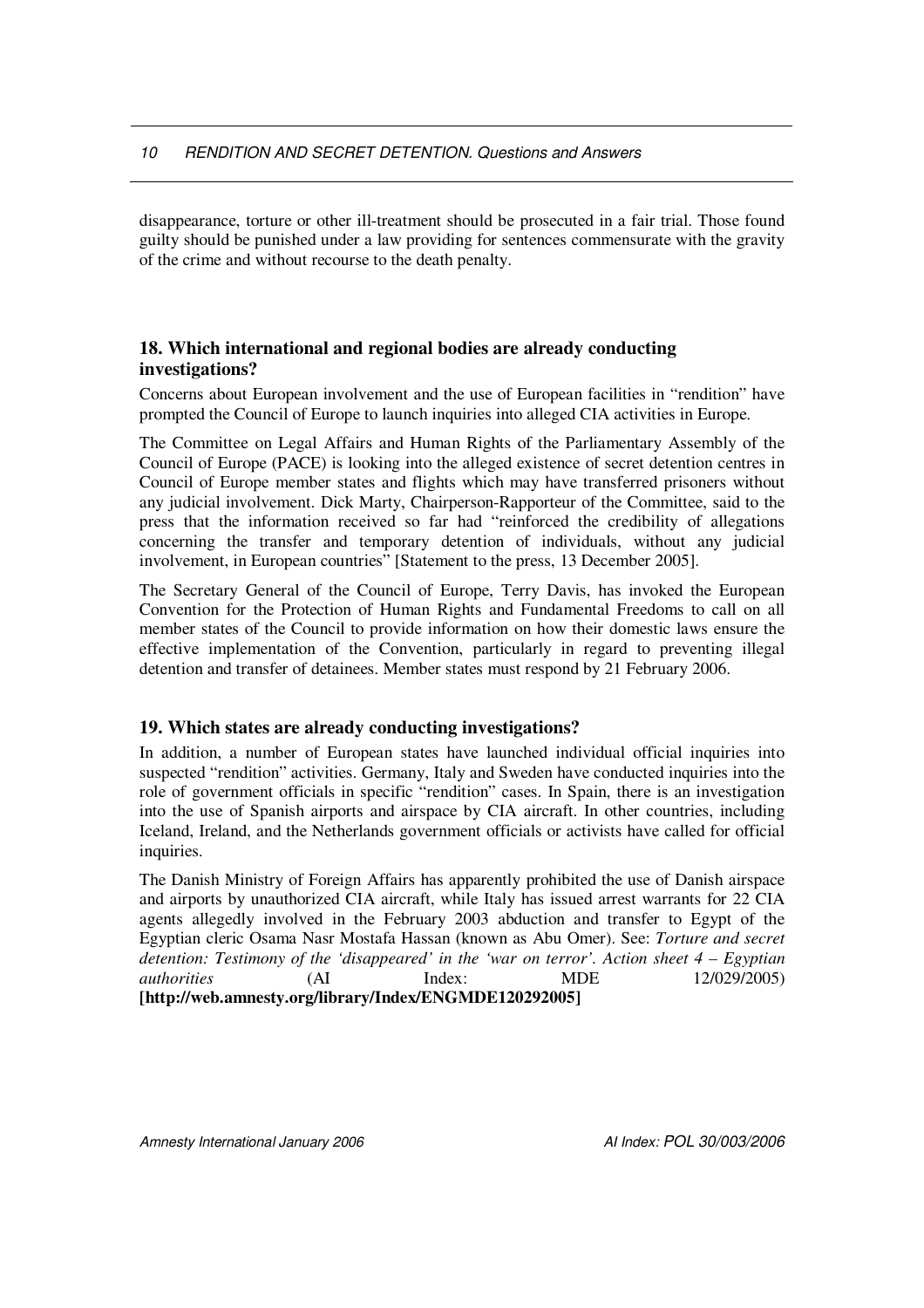# **20. What is Amnesty International calling for?**

Amnesty International calls on all states to stop "rendition", investigate and prosecute those responsible for the human rights violations connected to this practice, and ensure full reparation to the victims and their families.

In particular, Amnesty International calls on all states to:

#### **Stop.**

• Stop "rendition" and other human rights violations connected to this practice, including enforced disappearance, torture and ill-treatment.

• Officially and publicly condemn "rendition" and other human rights violations connected to this practice, including enforced disappearance, torture and ill-treatment, making clear that they are prohibited and will not be tolerated.

• Ensure that they do not in any way facilitate "rendition" or other human rights violations connected to this practice, including enforced disappearance, torture and illtreatment.

• Require, in particular, full and detailed information about the use of any aircraft chartered by the CIA or its front companies which land at their airports. This information should include the purpose of the flight; the origin and destination of the aircraft: and the number, identity and nationality of the people on board.

Act on any of this information, or any other information received, which may indicate that the flight or any of the officials on board are or have been involved in human rights violations. Appropriate actions include boarding relevant planes on landing to conduct full investigation.

#### **Investigate.**

• Investigate any allegations that their territory hosts or has hosted secret detention facilities.

• Investigate any allegations that their facilities are or have been used to assist any aircraft chartered by the CIA or its front companies that may transport or have transported victims of "rendition".

Refer all allegations to a competent and independent authority for a prompt, thorough and impartial investigation. This authority should have the necessary powers and resources to enable it to investigate effectively, including powers to compel attendance of witnesses and production of relevant documents and to make immediate on-site visits. In particular, the investigating authority should have the power to take evidence from national intelligence services.